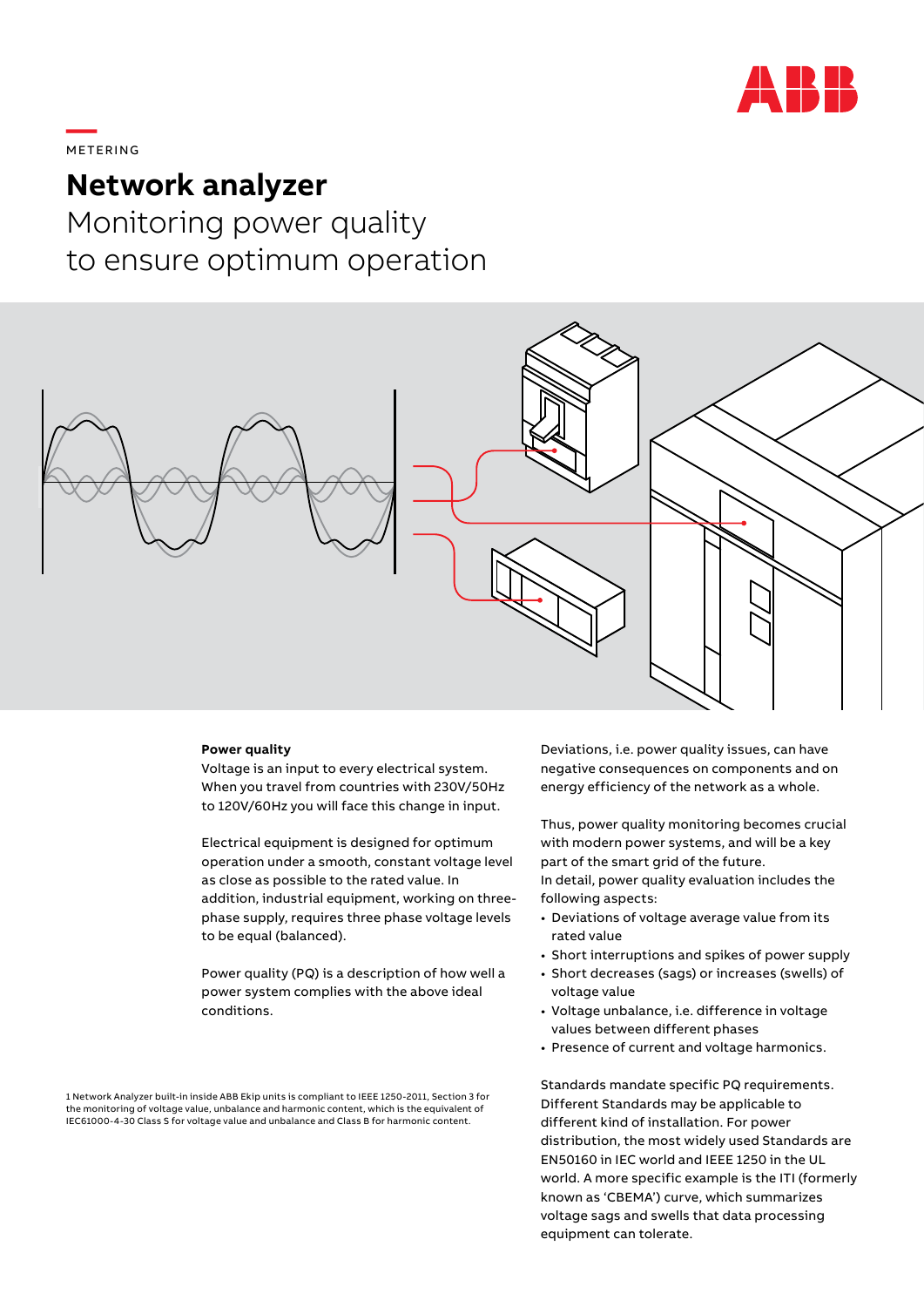#### **Application examples**

Distortions of voltage value (sags, swells) and/or frequency can have fatal consequences, especially for process industries: production stopping with consequent expensive downtime, damages to motor drives and damages to PLCs are just some examples.

Examples of process industries that can be badly hit by voltage instabilities include food & beverage, plastics, pulp & paper, etc. Voltage sag is defined when value of voltage is reduced below its rated value for a certain amount of time.

Single line-to-ground faults (lack of insulation or short-circuit between one phase and ground) on the utility system are a common cause of voltage sags. These kinds of faults are often caused by lightning, storms, wind gusts, falling tree branches and animals.

The voltage on the faulted phase goes to zero at the fault location and the voltage drop on loads in the area will depend on location of the fault. The voltage sag condition will last until fault is cleared by a protective device (fuse, breakers). Another common cause is the start-up of large loads, inside or outside of the installation.

Similarly, voltage swell is defined when voltage is increased above its rated value for a certain amount of time.

Thus, RMS value and frequency of voltage are two fundamental features of a voltage signal, but 'pureness' of voltage waveform is also an important point. An ideal voltage waveform should be a perfect sinusoid, but this usually does not occur in real world.

Frequencies other than the fundamental frequencies are always present. These are so called as harmonics: A harmonic signal is a frequency component of wave spectrum that is a multiple of the fundamental frequency.

Harmonic content is an issue that is becoming increasingly debated: technological developments in the industrial and household field have led to spread of electronic equipment which, due to their operating principle, absorb a non-sinusoidal current (non-linear load). Such current causes a voltage drop of non-sinusoidal type on the supply side of the network with the consequence that the linear loads are also supplied by a distorted voltage.



50 100 150 200 250 300 350 400 450 500 550 600 650 700 750 800 850 900 950 1000

Fundamental (50 Hz) Third harmonic (150 Hz) **Fourth harmonic (250 Hz)**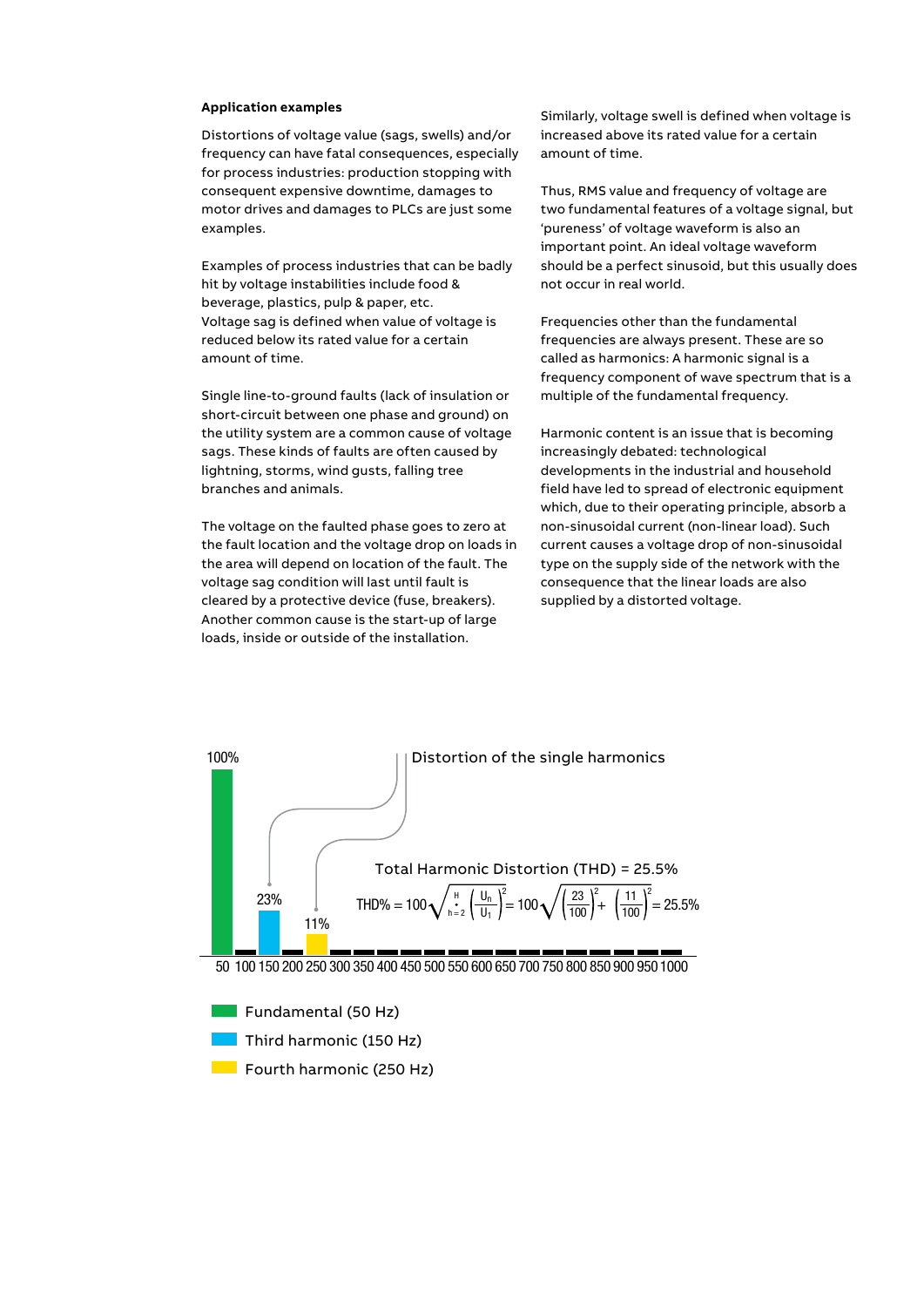To get information about the harmonic content of voltage and current waveforms and to take measures if such values are high, a dedicated index has been defined.

The Total Harmonic Distortion (THD), of a signal is a measurement of harmonic distortion present and is defined as ratio of the sum of powers of all harmonic components to the power of that fundamental frequency.

The presence of harmonics in the electrical network may be the cause of equipment malfunctions, such as overloading of neutral conductor, an increase of losses in transformers, disturbances in motor torque etc. In particular, harmonics are the phenomenon that most heavily can affect power factor correction capacitors.





— 01

03 Emax 2

04 Ekip UP